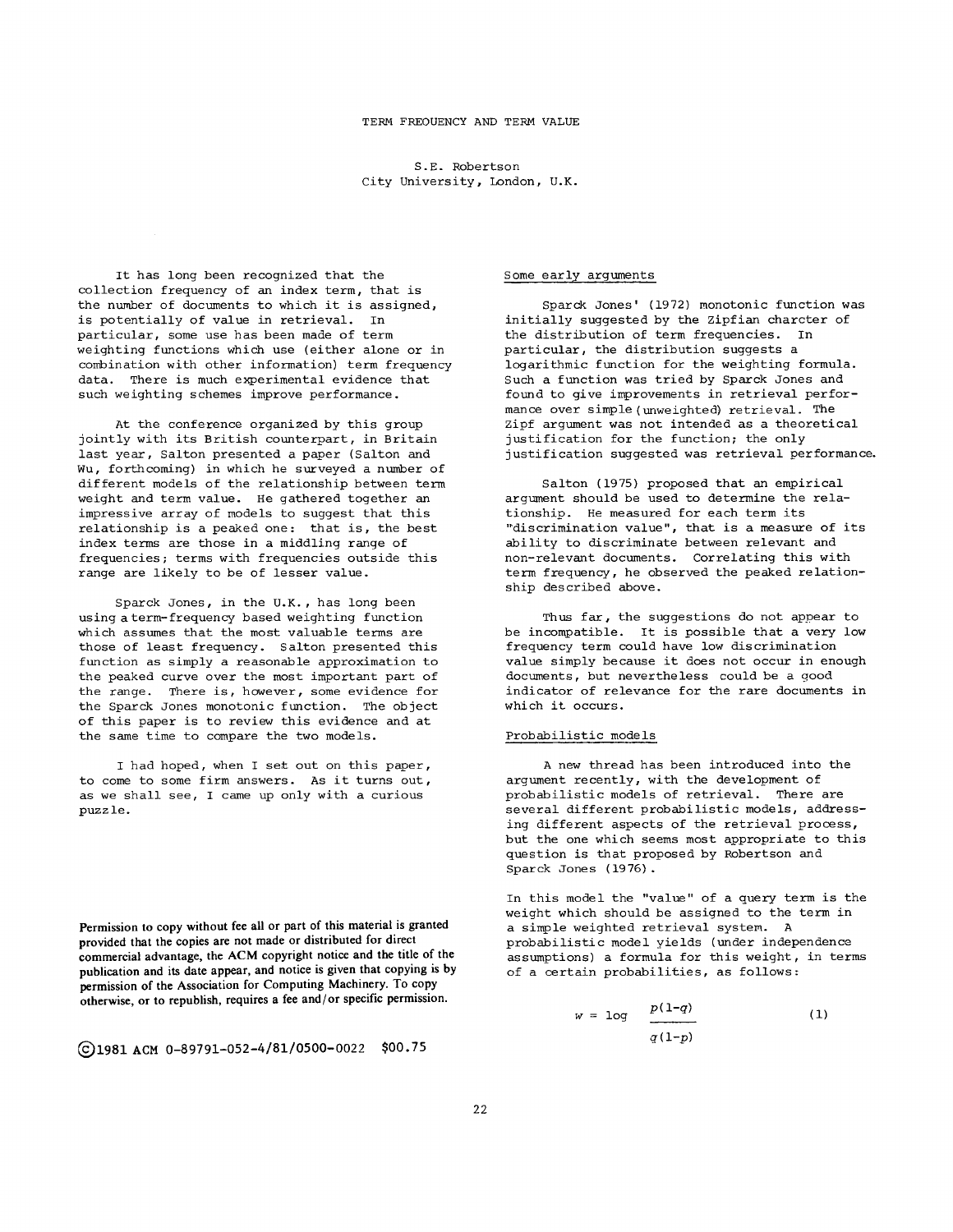- where  $w$  is the weight to be assigned to a term  $t$ ("relevance weight")
	- $p$  is the probability that a document  $d$  will have  $t$  as index term, given that  $d$  is relevant to the query
	- is the probability that a document  $d$  will  $\sigma$ have  $t$  as index term, given that  $d$  is non relevant.

The obvious use of this model is in relevance feedback, where  $p$  and  $q$  can be estimated directly from relevance data provided by the searcher. However, there may also be indirect clues which might provide estimates of  $p$  and  $q$  prior to relevance feedback. One of these clues may be term frequency.

## The Croft-Harper model

Croft and Harper (1979) derive an explicit relationship between the relevance weight of equation (1) and term frequency as follows. If we have no relevance information then there is not very much we can say about  $p - so$  it would seem appropriate to assume that  $p$  is constant (at least until such information is forthcoming). On the other hand, we can say a lot about  $q$ . Because the number of relevant documents in a collection is small compared to the total collection size (i.e. almost all documents are non-relevant), it seems likely that the relative frequency of occurrence of the term in the entire collection is a reasonable estimate of its relative frequency in the set of non-relevant documents. Thus we would get, from  $(1)$ ,

$$
w = \log \frac{p}{1-p} + \log \frac{N-n}{n}
$$

- where  $N$  is the number of documents in the collection
	- $n$  is the number of documents indexed by  $t$
- and p (and hence also log  $\frac{x}{1-p}$ ) is an unknown constant

If  $p = \frac{1}{2}$ , log  $\frac{p}{1-p}$  = 0, so the weight reduces to  $w = \log \frac{N-n}{n}$ 

which implies a monotonic relationship between the frequency of the term and its weight (value). In fact this formula is very close indeed to that used by Sparck Jones. For other values of  $p$  the divergence is greater, but the relationship is still monotonic.

The Croft-Harper model is obviously simple and crude; in fact it is in some sense internally inconsistent. Nevertheless, it seems to provide some more direct support for the Sparck Jones formulation.

# The Salton-Yu-Lam model

Selton, Yu and Lam (forthcoming) propose a somewhat more elaborate model, as follows. They postulate a relationship between the overall frequency of the term and its frequency in the set of relevant documents, according to Figure 1. (N and  $n$  are shown as above;  $R$  is the total number of relevant documents, and  $r$  is the number of relevant documents indexed by the term.

## Figure 1

The Relationship Assumed by Salton, Yu and Lam



The straight line OCB represents terms of no value (retrieval using such a term is no better than retrieving a random set). The 2-segment line OAB, on the other hand, represents the best possible terms. So they assume that an average query term will lie somewhere between the two, on the two-segment line OEB.

It follows from this assumption that the value (relevance weight) of the average query term will depend on its frequency, in such a way that it reaches a peak at  $n = R$  and declines to either side. Hence this model seems to support the Salton formulation.

# Representing the underlying assumptions

It now appears that the two formulations are strictly in conflict. Both use the same interpretation of term "value", and can claim descent from and justification in terms of the same probability model. In these circumstances, it seems desirable to represent the underlying assumptions of the alternative models in the same manner, and preferably in a manner which indicates clearly why they make different predictions.

In pursuit of this aim, it is useful to make some transformations of the graph used by Salton, Yu and Lam. These transformations are easily understood if they are broken into a few simple steps, as follows. First we mark in the worst case OFB (in addition to the best and random cases) : see Figure 2(a). We now see that the full space in which we have to work is lozenge shaped (OABF). It can be made rectangular by the simple transformation of taking  $n-r$  as the as the horizontal axis, instead of  $n$ : see Figure  $2(b)$ . Since  $n - r$  is just the number of nonrelevant documents indexed by the term, this graph is still easily interpreted.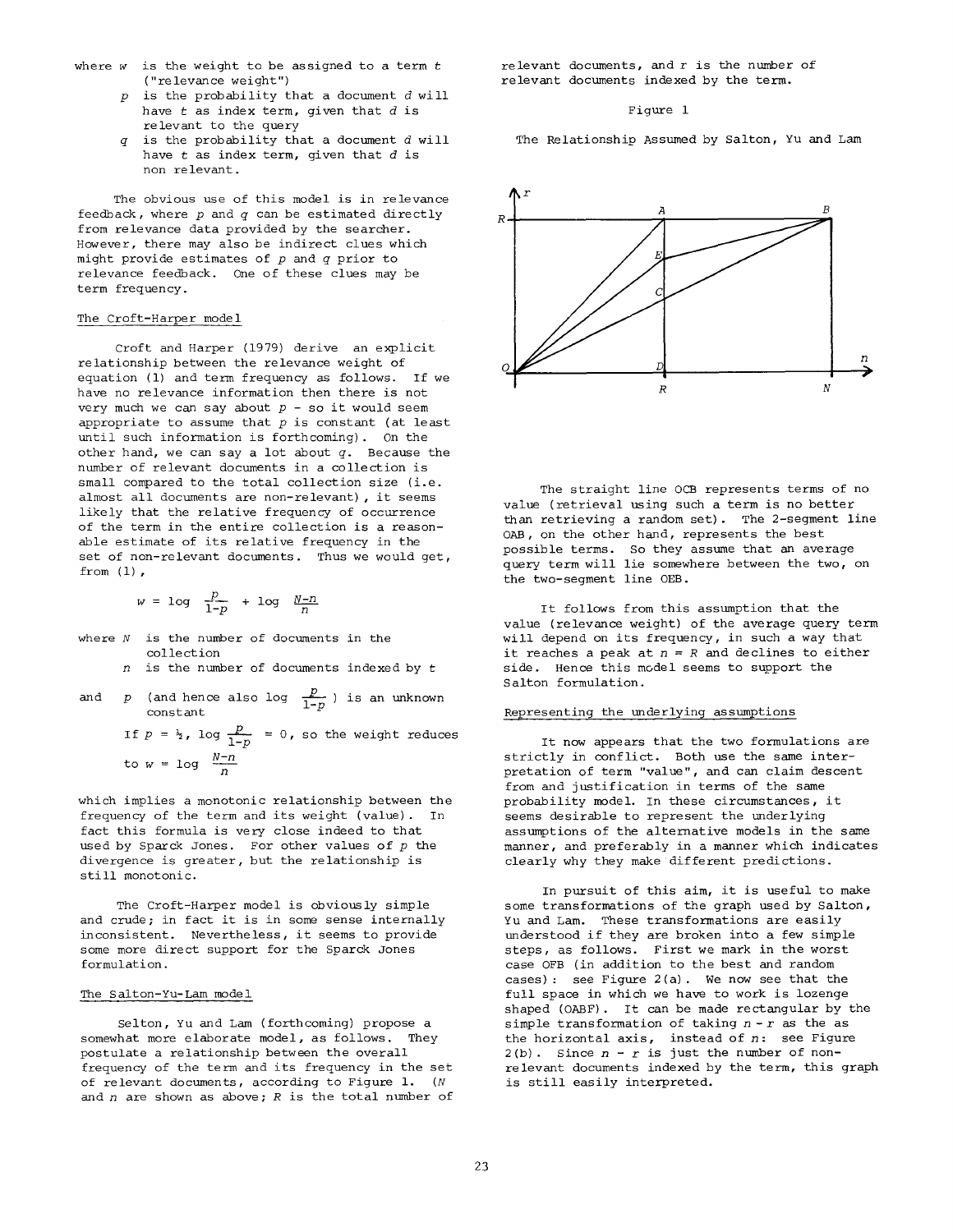Next, we may turn the rectangle into a square, simply by normalizing the axes to  $r/R$  and  $(n-r)/$  $(N-r)$ ; the interpretation is still simple: see Figure 2(c). All the above transformations are lineas, which means that a straight line on the Salton-Yu-Lam graph is still a straight line on the unit square of Figure 2(c) . Finally it is useful to include a non-linear transformation, taking the logistic (or log-odds) function of the proportions, giving axes log *r/(R-r)* and log *(n-r)/(N-R-n+r) :* see Figure 2(d).

#### Figure 2

# (a) The Salton-Yu-Lam Graph



## (b) The rectangle



## (c) The unit square





## Lines of constant value

It is appropriate to ask what shape contours representing terms of constant value would be on these various diagrams. If we ignore estimation problems (which are considered below) we have

$$
p = \frac{r}{R}, q = \frac{n-r}{N-R}
$$

So that, from (1),

$$
w = \log \frac{r(N-R-n+r)}{(R-r)(n-r)}
$$
(2)  

$$
= \log \frac{r}{R-r} - \log \frac{n-r}{N-R-n+r}
$$

It follows that, on the logistic graph, a curve of constant w is in fact a straight line at  $45^{\circ}$  to the axes, as in Figure 3(a). It may also be deducted that, in the unit square, the curve is as shown in Figure 3(b).

## Figure 3

Constant w Contours

(a) on logistic graph

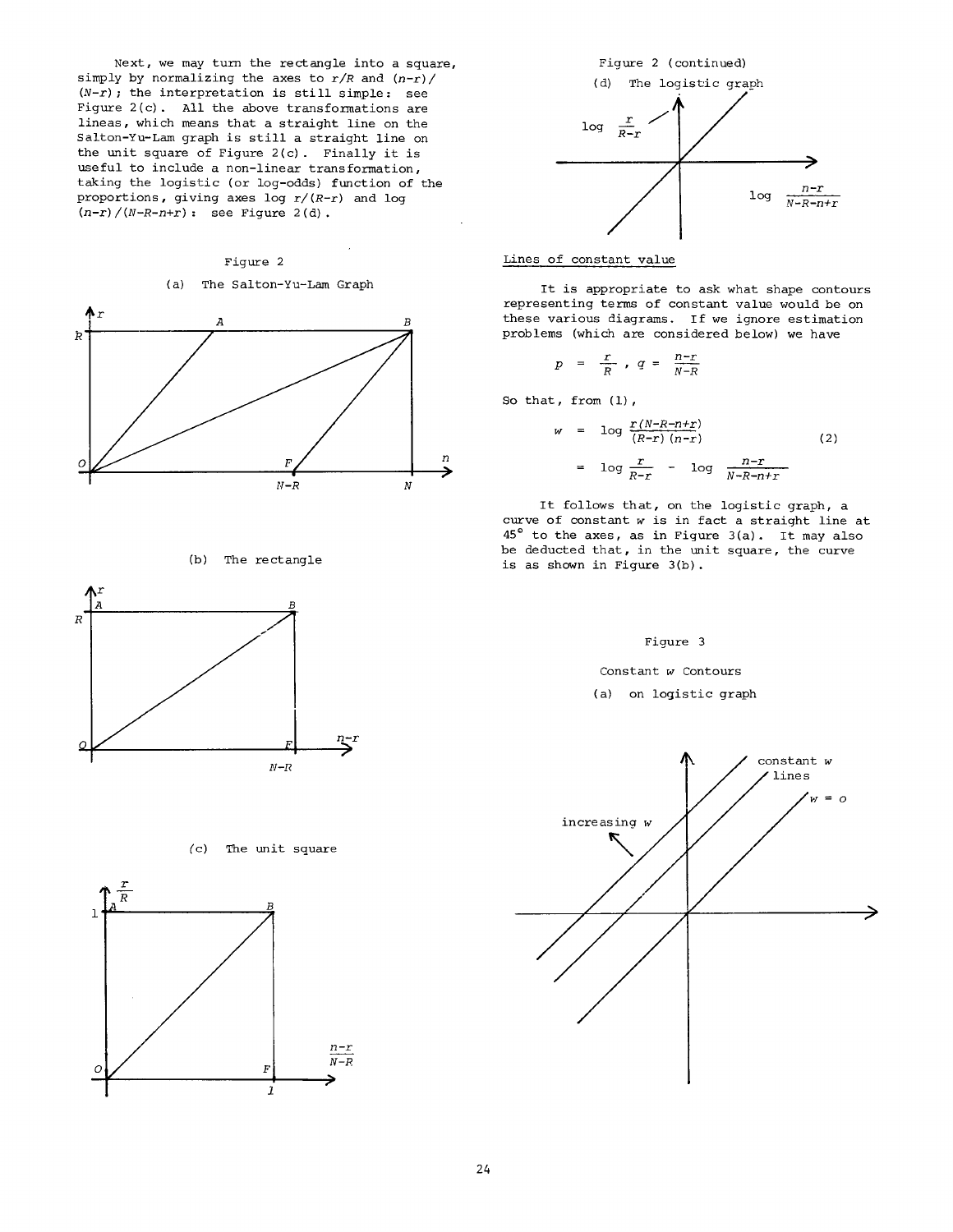Figure 3 (continued)

(b) in unit square



If, therefore, we assume a relationship in<br>the form of a line on one of these graphs, then the way in which this line cuts the constant w curves will determine whether, according to our assumption, w increases or decreases with frequency. We can illustrate this point by examining the Croft-Harper and Salton-Yu-Lam models.

The Croft-Harper model assumes, simply, that  $p$  is constant - and so is represented by a horizontal line as in Figure 4(a). It is clear that w must decrease as one moves from left to right on this line (indeed it must go below zero at some point).

The Salton-Yu-Lam relationship is that given by OEB in Figure 4(b). Again, it is clear that w must increase as one moves on the straight-line segment OE, and decrease as one moves along EB.



(b) The Salton-Yu-Lam relationship in the unit square

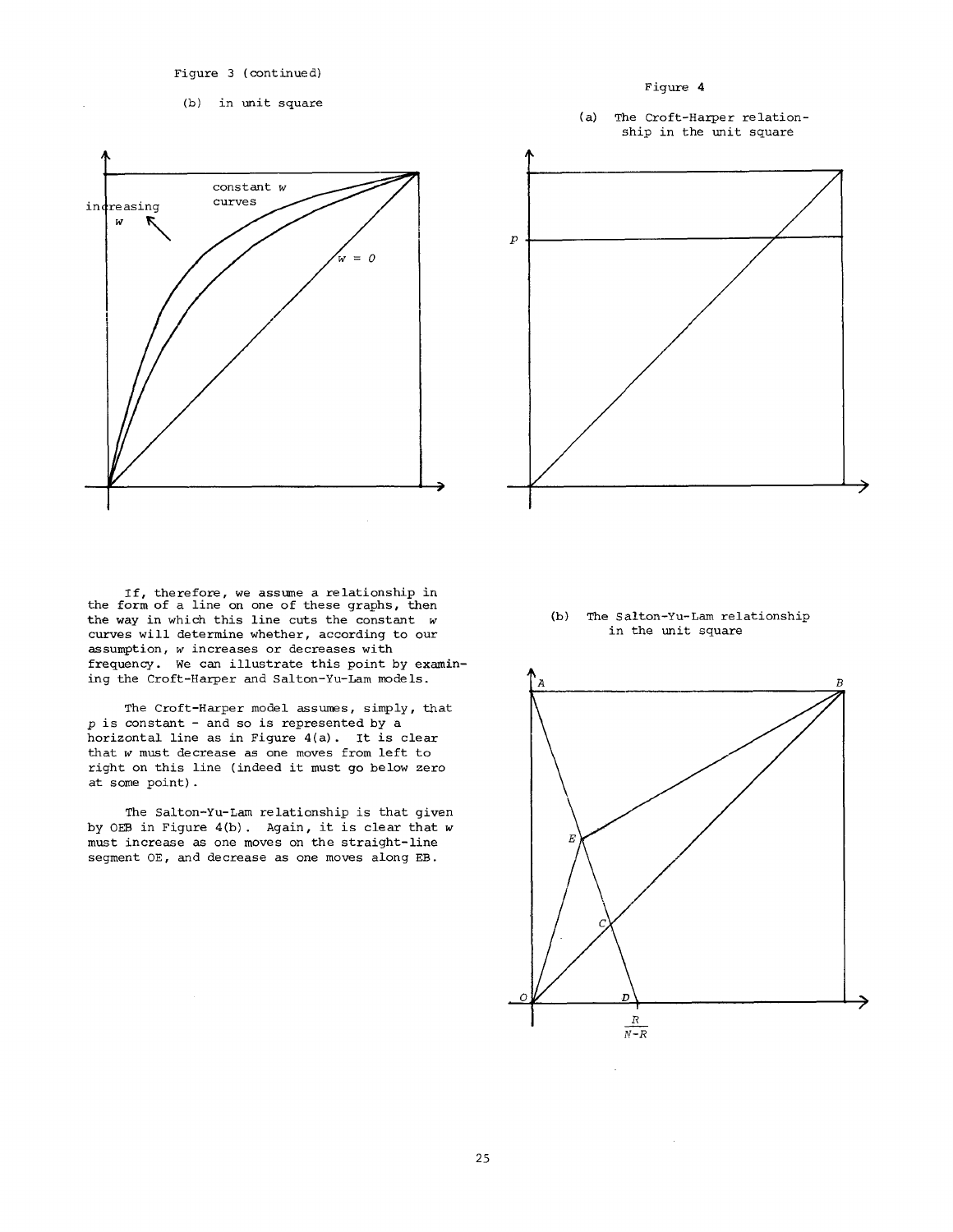One could clearly think of curves which predicted either relationship, according to their exact curvature at different points. Further, it could be extremely difficult to decide empirically which one gave the better fit.

This suggests that we should look for a theory - that we should seek to answer the question: "Why does such a relationship exist?" If we answer this question, we may be led to one particular form of the relationship as being more consistent with the theory than another. In order to indicate two possible explanations, I first have to discuss some earlier work (Robertson, 1976).

## The linear logistic model

The following model was developed for the purpose of allowing a more sophisticated method of estimating retrieval effectiveness measures. The measures involved were recall (proportion of relevant documents retrieved) and fallout (proportion of non-relevant documents retrieved). If we substitute for "retrieved", "indexed by term t", these are the same proportions as we have identified as important in probabilistic model, namely

$$
\frac{r}{R} \quad \text{and} \quad \frac{n-r}{N-R}
$$

The estimation involved taking the logistic transformation of these proportions,as in Figure 2(d) , and using a Bayesian estimation technique for points in this logistic space, with a bivariate normal prior distribution. The effect of this Bayesian technique was to pull the points together as far as was consistent with the data.

In fact, in almost all cases, the points were pulled onto a straight line - at less than  $45^{\circ}$  to the horizontal. (This work has some relation with the earlier work of Swets (1969) - though the transformation is somewhat different and the estimation method is very much more sophisticated.) When this line is interpreted in terms of term value, it implies a monotonic relationship between value and frequency in the manner discussed above.

The fact that the line is straight rather than curved may be an artifact of the estimation model, though some evidence discussed previously (Robertson, 1976) suggests that (a) the results for single terms are exactly parallel to those for evaluation of searches, and (b) the straight lines obtained from the evaluation of searches are not an artifact of the estimation model, but a genuine property of the results. What concerns me most here, however, is the possibility of explaining the fact that the lines are not at 45°.

## Possible reasons

Is there, perhaps, some simple statistical reason for the shape of the lines? Is it in some sense to be expected on the basis of some statistical null hypothesis - a simple model

involving some form of independence or similar simplifying device? The answer appears to be no - at least no such simple model exists. When Swets proposed his method for analyzing search evaluations, he first suggested (as the simplest possible model) a  $45^\circ$  straight line, but then was led by his results to consider a more complex model (Swets, 1969). This more complex model is purely descriptive (has no explanatory power), and besides has some theoretical deficiencies (Robertson, 1977) ; the sole point of introducing it was to deal with the observation of the non-45° lines.

I also started with a simple 45° model, and had to abandon it in the face of evidence. So I then looked for further explanations.

## Retrievability

One possibility is that the relationship has to do with the variations in retrievability in the relevant document set. We can set up a model which is as simple as the  $45^{\circ}$  model statistically, but which allows for the fact that some relevant documents are inherently more likely to contain terms by which they can be retrieved than others. This property has been observed empirically before; it can be related to degree of relevance, though there may be other reasons for it.

To take a very simple case, suppose there are just two classes of relevant documents, those that are easy to retrieve and those that are hard to retrieve, but that each set has its own  $45<sup>°</sup>$ line. Then it can be shown (Robertson, 1976) that the composite set has a curve which approximates (over the middle of the range) to a lessthan-45 $^{\circ}$  line. Thus this property of relevant documents may be an explanation for the relationship. I originally concluded that it did not account for the full extent of the relationship, but a number of my assumptions might be questioned, and it may be possible to provide a full explanation on these lines. On the other hand, a similar variation among the non-relevant documents would produce the opposite effect.

## Estimation problems

A further possibility is that any empirically observed relationship is an artifact of the method of estimating the relevance weight. It might be argued that the empirical investigation of this area does not require any estimation that if we have complete relevance information, we can assign "true" values to  $p$  and  $q$  (and thus to w). This suggestion runs up against theoretical and practical difficulties, both of which are associated with extreme values of  $p$  and  $q$ . Suppose, for example, the term in question occurs in all the relevant documents (so that  $p = 1$  is the "true" value). In what sense can we regard this value as suitable for the sort of analysis we have in mind?

The practical difficulty is simply stated if we set  $p = 1$ , we get value of infinity for  $w$ , which is unfortunately somewhat difficult to manipulate. The theoretical difficulty lies in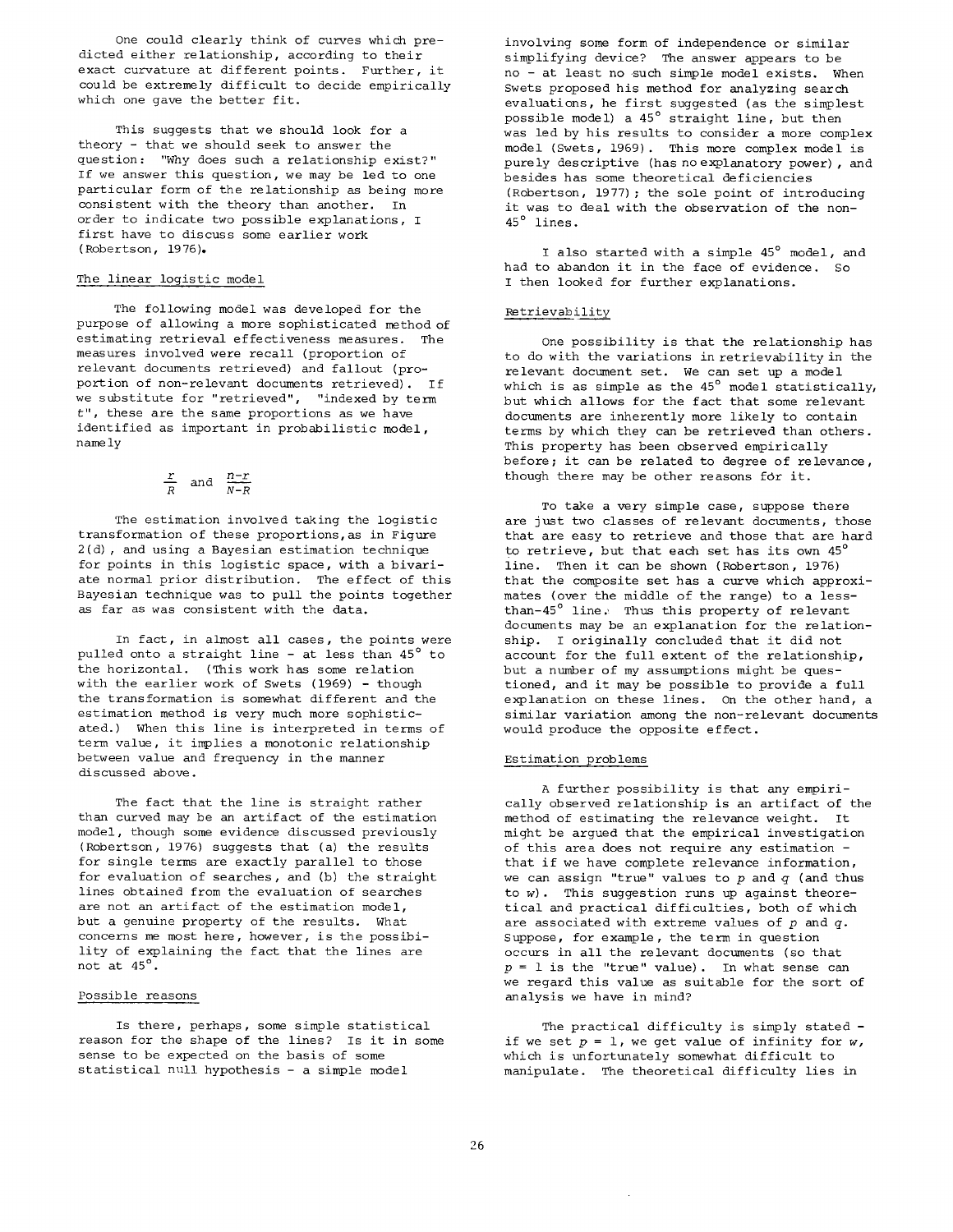the associated idea that if  $p = 1$ , the term is in some sense perfect. It seems to me that we cannot reasonably regard this as a genuine property of the term - it must be an accident of the particular document collection. Which means that we must regard the document collection as a sample from some (actual or notional) larger population. Which in turn implies that we do not have complete information about  $p$  at all - what we have is sample information, from which the true value must be estimated.

Even if we accept that we must regard the process as one of estimation, it would still be possible to estimate  $p$  and  $q$  by simple proportions But there are still difficulties. The practical difficulty remains the same (that of how to deal with infinities); the theoretical difficulties include the same problem of interpretation, but also a new dimension, that of bias. Because the logistic function is non-linear, a good (in the sense of unbiased) estimator of a probability does not yield a good estimator of the logistic transformation of the probability.

So we are forced to consider other methods of estimation. In this case, it appears, all other methods are explicitly or implicitly Bayesian. (Bayesian methods, for those not familiar with the term, assume some prior expectation of the parameter to be estimated and modify this prior expectation gradually as more data is acquired.) The problem is that it is very difficult to investigate the relationship empirically without artificially introducing it into the situation by way of the prior expectations.

This problem emerged very clearly with the explicitly Bayesian estimation method used in the earlier study; after some simulation experiments, I concluded that it almost certainly was to blame for some of the deviation from  $45^\circ$ , but not for all of it. (Again, however, some of the assumptions used in the simulation are questionable.) What is perhaps not so obvious is that the same problem comes into play with other, simpler estimation methods.

Consider, for example, the estimation formula originally proposed for the Robertson-Sparck Jones weighting function  $(1)$ , and since used by (among others) Salton, Yu and Lam. The fomula is:

$$
w = \log \frac{(r+0.5) (N-R-n+r+0.5)}{(R-r+0.5) (n-r+0.5)}
$$
 (3)

This is known as the "point-five fomula" (compare (2), which is the same without the 0 5's). These 0.5's were added in order to minimize bias (Robertson and Sparck Jones, 1976), but they also serve a Bayesian function (van Rijsbergen, 1977). This can be illustrated with two extreme cases.

Suppose  $N = 1000$  and  $R = 10$ . If the term occurs in no documents at all it will be given a weight of

$$
w = \log \frac{990.5}{10.5} \approx 2
$$

If, on the other hand, it occurs in all the documents in the collection, it will be given weight

$$
w = \log \frac{10.5}{990.5} \approx -2
$$

although in neither case is there any empirical justification for the weight.

Salton, Yu and Lam (forthcoming), in reporting some experimental evidence to support the predictions of their model, in fact use the point-five formula. The above considerations somewhat reduce the apparent value of their results.

# Experimental results

In the course of developing the probabilistic model, we have devised an estimation method for the relevance weights which is explicitly Bayesian but which does not, as the earlier one did, take into consideration the weights of other terms when estimating the weight of a particu'  $r$ one. (This method will be more fully reported elsewhere.) Furthermore, it is possible to provide it with different Bayesian prior distributions. For this experiment, therefore, we start with a prior which does not depend on term frequency.

The experiment was performed on the National Physical Laboratory test collection. It is worth mentioning, first, that in this collection (which is rather larger than anything used by Salton, Yu and Lam) , there are very few terms indeed whose frequencies are less than the numbers of relevant documents for the queries in which they occur. Thus the peak at  $n = R$  predicted by Salton, Yu and Lam would be very difficult to establish or refute. It seems likely that, in this respect, the NPL collection is more realistic than the smaller ones.

The results of the experiment are displayed as a scatter diagram in Figure 5; averages for groups of terms by frequency are shown in Figure 6.

The immediate reaction to these results must be that there is little or no relationship discernible. There could be a suggestion of a peaked relationship, though when we look more closely at the terms with near-zero weights at the high-frequency end, most of them turn out to be words which should have been on a stop-list (the indexing of the NPL collection was done automatically from abstracts). Making a slightly longer stop-list almost completely eliminates the drop at the high-frequency end.

The results suggest that earlier observations of a relationship have been completely the result of the estimation method. However, such a conclusion does not square with the retrieval test results, which show universally (with the NPL collection as with others) that reducing the weight of the high-frequency terms improves performance.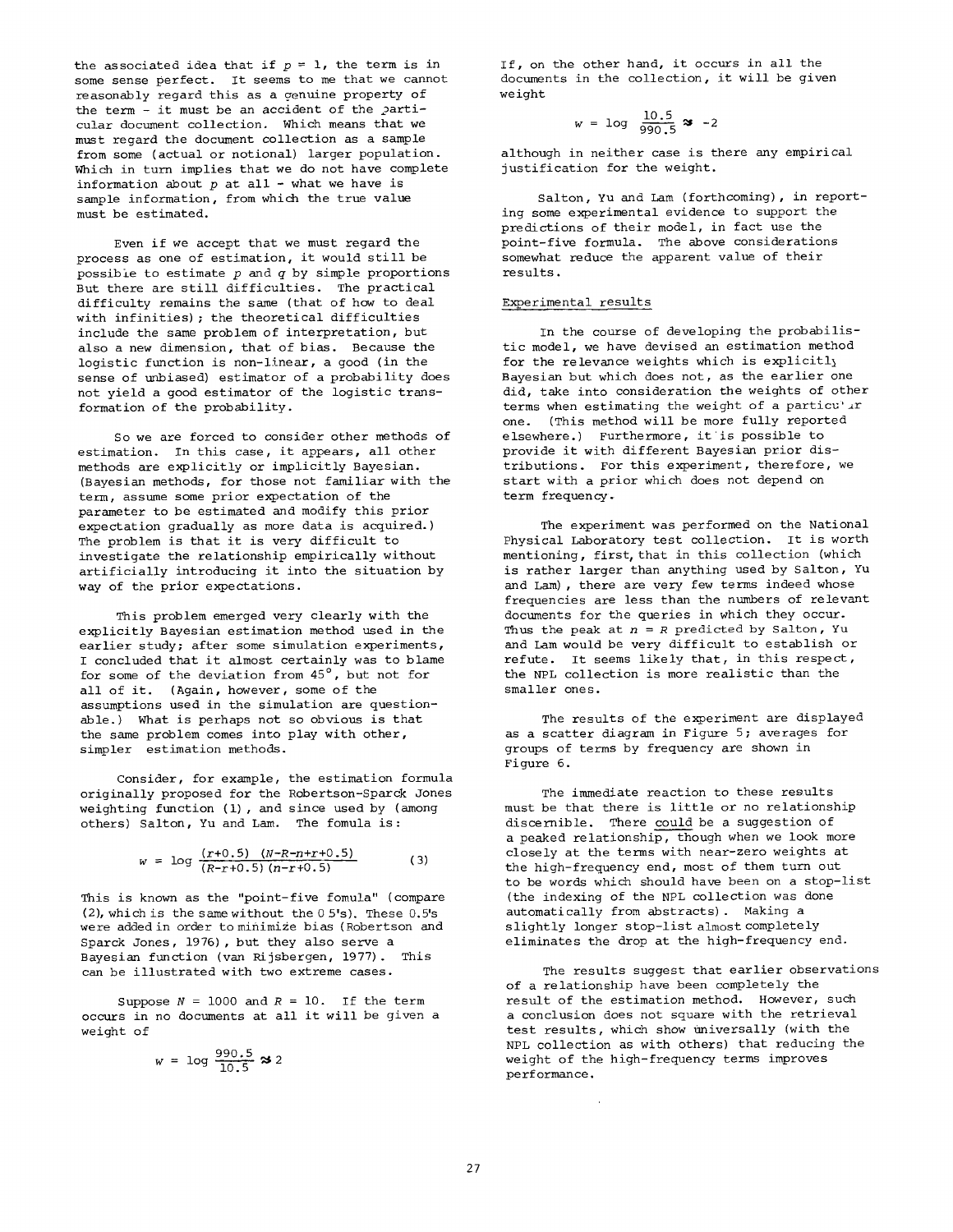

Value by Frequency for 650 Query Terms from the NPL Collection



So we are left with something of a puzzle. Some possible but more complex ideas suggest themselves - e.g. that the explanation for the value of frequency weighting does not lie in the Robertson-Sparck Jones probabilistic model, because (for example) it involves interactions between terms (where the Robertson-Sparck Jones model assumes independence). Clearly, further investigation is required.

## Conclusions

Neither the theoretical models, nor the experimental investigations, discussed so far in the literature have provided a convincing account of the relationship between term value and term frequency. This relationship is, however, of considerable interest, both from the point of view of devising good retrieval rules, and because the explanation could tell us something quite fundamental about retrieval characteristics of documents. Further investigation of the problem is recommended.

### Acknowledgements

John Bovey devised the new estimation method and performed the analysis. The test collection was made available by.the National Physical Laboratory, Teddington, England.

#### References

W.B. Croft and D.J. Harper, Using probabilistic models of document retrieval without relevance information. Journal of Documentation, 35, 285- 2 79, 19 79.

C.J. van Rijsbergen, A theoretical basis for the use of co-occurrence data in information retrieval. Journal of Documentation, 33, 106- 119, 1977.

S.E. Robertson, A theoretical model of the retrieval characteristics of information retrieval systems. Ph.D. Thesis, University of London, 1976.

S.E. Robertson, Progress in documentation: Theories and models in information retrieval. Journal of Documentation, 33, 126-148, 1977.

S.E. Robertson and K. Sparck Jones, Relevance weighting of 3earch terms. Journal of the American Society for Information Science, 27, 129-146, 1976.

G. Salton, A Theory of indexing. Regional Conference Series in Applied Mathematics. Philadelphia: SIAM, 1975.